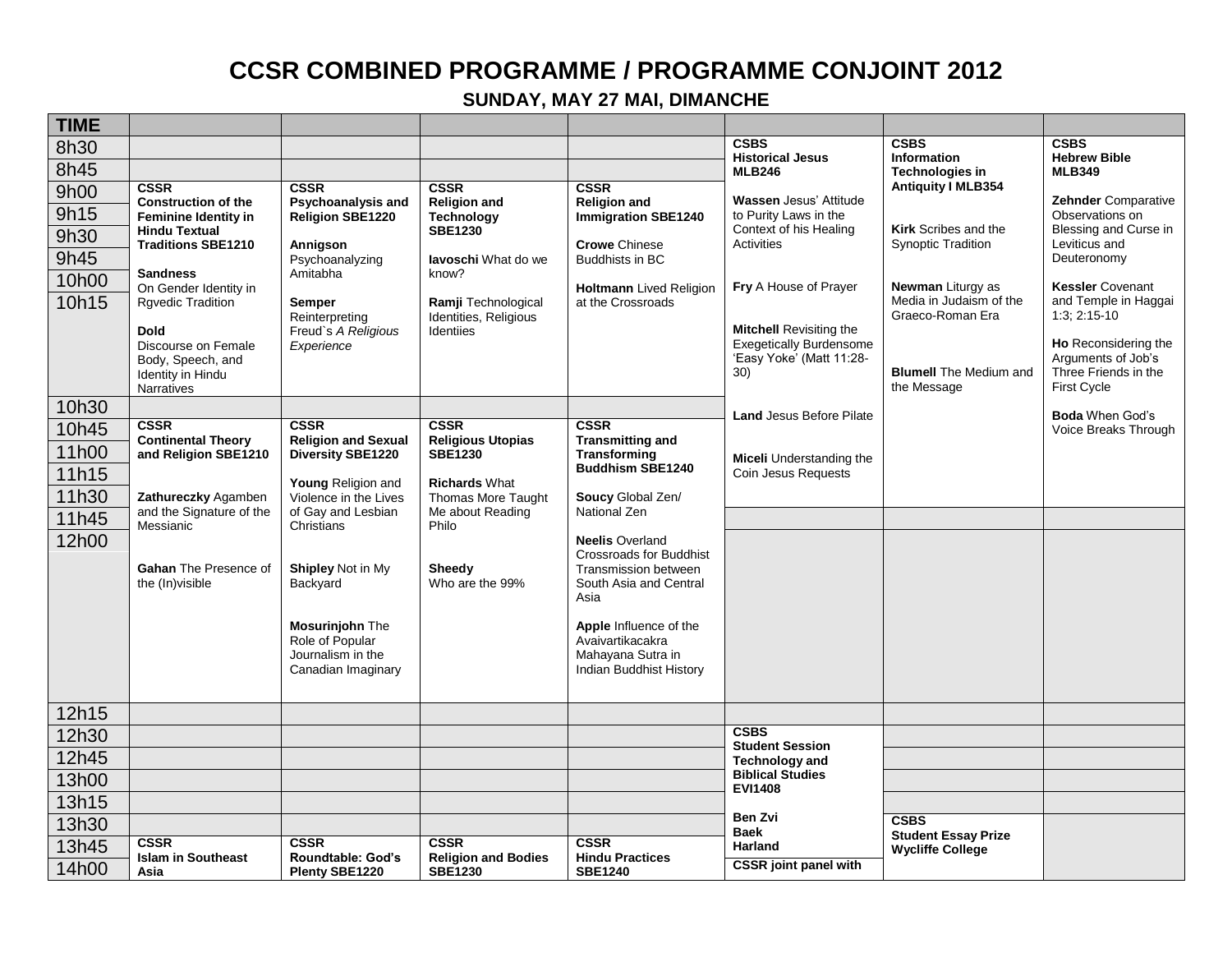| 14h15       | <b>SBE1210</b>                                   |                                                        |                                                       |                                                  | <b>Canadian Association</b>                | Friesen Dionysus and                             |                                              |
|-------------|--------------------------------------------------|--------------------------------------------------------|-------------------------------------------------------|--------------------------------------------------|--------------------------------------------|--------------------------------------------------|----------------------------------------------|
| 14h30       | Hassan Integration of                            | <b>Bowlby</b>                                          | <b>Bright In Accordance</b><br>with the Times         | <b>Brahmbhatt Sastrartha</b><br>and Bhasya       | of Slavists                                | Jesus                                            |                                              |
| 14h45       | Religious Knowledge                              | <b>Bramadat</b>                                        |                                                       |                                                  | (*13h15-15h15)                             | Wison Tyre, a Ship                               |                                              |
|             | and Modern Science                               |                                                        | <b>Klassen Rethinking</b>                             | Folk Pontiffs, Pilgrims,                         |                                            |                                                  |                                              |
| 15h00       | <b>Yousif Research</b>                           | <b>Klassen</b>                                         | Holism from Disability<br><b>Studies and Material</b> | and Ascetics                                     |                                            |                                                  |                                              |
|             | Methodology                                      | Seljak                                                 | Feminism                                              |                                                  |                                            |                                                  |                                              |
|             |                                                  |                                                        |                                                       |                                                  |                                            |                                                  |                                              |
|             |                                                  |                                                        | <b>Brkich-Sutherland</b><br>Letting Their Hair        |                                                  |                                            |                                                  |                                              |
|             |                                                  |                                                        | Loose                                                 |                                                  |                                            |                                                  |                                              |
| 15h15       |                                                  |                                                        |                                                       |                                                  |                                            |                                                  |                                              |
| 15h30       | <b>CSSR</b>                                      | <b>CSSR</b>                                            | <b>CSSR</b>                                           | <b>CSSR</b>                                      |                                            |                                                  |                                              |
| 15h45       | <b>Researching Religion</b><br><b>SBE1210</b>    | <b>Multiculturalism and</b><br><b>Religion SBE1220</b> | <b>Religion and Violence</b><br><b>SBE1230</b>        | <b>Religion in the Public</b><br>Sphere SBE1240  |                                            |                                                  |                                              |
| 16h00       |                                                  |                                                        |                                                       |                                                  |                                            |                                                  |                                              |
| 16h15       | <b>Chapman Making</b>                            | <b>Barua</b> The Pressure                              | <b>Hall</b> The Weeping                               | <b>Macdonald Gurus,</b>                          |                                            |                                                  |                                              |
|             | Changes                                          | of Multiculturalism<br>Policy on an                    | Woman                                                 | Gardens, and Generous<br><b>Benefactors</b>      |                                            |                                                  |                                              |
| 16h30       | <b>Olfert More Than</b>                          | Immigrant Community                                    | Seamone Religion as                                   |                                                  |                                            |                                                  |                                              |
| 16h45       | Critique?                                        | Colorado An                                            | a Social Problem                                      |                                                  |                                            |                                                  |                                              |
|             |                                                  | Overlapping                                            |                                                       |                                                  |                                            |                                                  |                                              |
|             |                                                  | Consensus?                                             |                                                       |                                                  |                                            |                                                  |                                              |
| 19h00       |                                                  |                                                        |                                                       |                                                  | <b>CSBS Presidential</b><br><b>Address</b> |                                                  |                                              |
|             |                                                  |                                                        |                                                       |                                                  | <b>Taylor Hidden Voices</b>                |                                                  |                                              |
|             |                                                  |                                                        |                                                       | <b>MONDAY, MAY 28 MAI, LUNDI</b>                 |                                            |                                                  |                                              |
| <b>TIME</b> |                                                  |                                                        |                                                       |                                                  |                                            |                                                  |                                              |
|             |                                                  |                                                        |                                                       |                                                  |                                            |                                                  |                                              |
|             |                                                  |                                                        |                                                       | <b>CSBS</b>                                      | <b>CSBS</b>                                |                                                  |                                              |
| 8h30        |                                                  |                                                        |                                                       | <b>Hebrew Bible II</b>                           | Paul MLB246                                | <b>CSBS</b><br>Information                       |                                              |
| 8h45        |                                                  |                                                        |                                                       | <b>MLB354</b>                                    |                                            | <b>Technologies in</b>                           |                                              |
| 9h00        | <b>CSSR</b>                                      | <b>CSSR</b>                                            | <b>CSSR</b>                                           |                                                  | Tappenden Peter and the                    | <b>Antiquity II MLB349</b>                       | CTS(A)                                       |
| 9h15        | Roundtable: What is<br><b>Canadian about the</b> | <b>Panel: Theoretical</b><br>and Methodological        | Gandhi in a Canadian<br><b>Context I SBE1220</b>      | <b>Clancy Reading Samuel</b><br>with Maps        | <b>Ethnic Other</b>                        | Feuerherm The Early                              | <b>WLS101</b><br>Potter Theology,            |
| 9h30        | <b>World's Religion?</b>                         | <b>Issues for</b>                                      |                                                       |                                                  |                                            | Development of                                   | Imagination, Vision                          |
|             | <b>SBE1210</b>                                   | Researching<br>Pentecostalism                          | Damm Gandhi in a<br><b>Canadian Context</b>           | <b>Middleton And the</b><br><b>LORD Accepted</b> | <b>Fewster Reading Pauline</b>             | Cuneiform as an<br>Encoding System for           | (parallel session)                           |
|             | Jakobsh                                          | <b>SBE1230</b>                                         |                                                       | Supplication for the                             | <b>Body Metaphors</b>                      | Language                                         |                                              |
|             |                                                  |                                                        | <b>Gandhi</b> Gandhi's Non-                           | Land                                             |                                            |                                                  | CTS(B)                                       |
|             | <b>Bryant</b>                                    | <b>Ambrose Questions</b><br>and Quandaries in          | Violence Relevant for<br>the Twenty-First             | <b>Evans</b> Let the Crime fit                   | Last Were there Officers in                | <b>Derrenbacker The</b><br>Medium is the Message | WLS102<br>Olkovich Jeffrey                   |
|             | <b>Kline</b>                                     | <b>Exploring Gender</b>                                | Century?                                              | the Punishment                                   | the Corinthian Christ-                     |                                                  | Stout and the Limits of                      |
|             |                                                  | History in Canadian                                    |                                                       |                                                  | Group?                                     | <b>Scott The Art of Orality</b>                  | Pragmatic Liberalism                         |
|             | Pearson                                          | Pentecostalism                                         |                                                       | Oeste A Day like No<br>Other in the Context of   |                                            | Kerr From Formal to                              | CTS(A)                                       |
| 9h45        | Radford                                          | <b>Kolapo Reverse</b>                                  |                                                       | Yahweh War                                       | Worthingon Paul, Law,                      | Informal Writing as                              | <b>WLS101</b>                                |
| 10h00       |                                                  | Theorization and a<br><b>Different</b>                 |                                                       | <b>Beal Letting Josiah Rest</b>                  | and the Economy of Desire                  | Seen in Punic                                    | <b>Rixon Tensioning the</b>                  |
| 10h15       | <b>Sharify-Funk</b>                              | Understanding of                                       |                                                       | in Peace                                         |                                            | <b>Comber Information</b>                        | Aesthetic Program of<br>the St. John's Bible |
|             | <b>Dickson</b>                                   | <b>Reverse Mission</b>                                 |                                                       | <b>Brown</b> Schools and                         |                                            | Technologies in<br>Antiquity                     | (parallel session)                           |

**CTS(B) WLS102**

Globalization Theory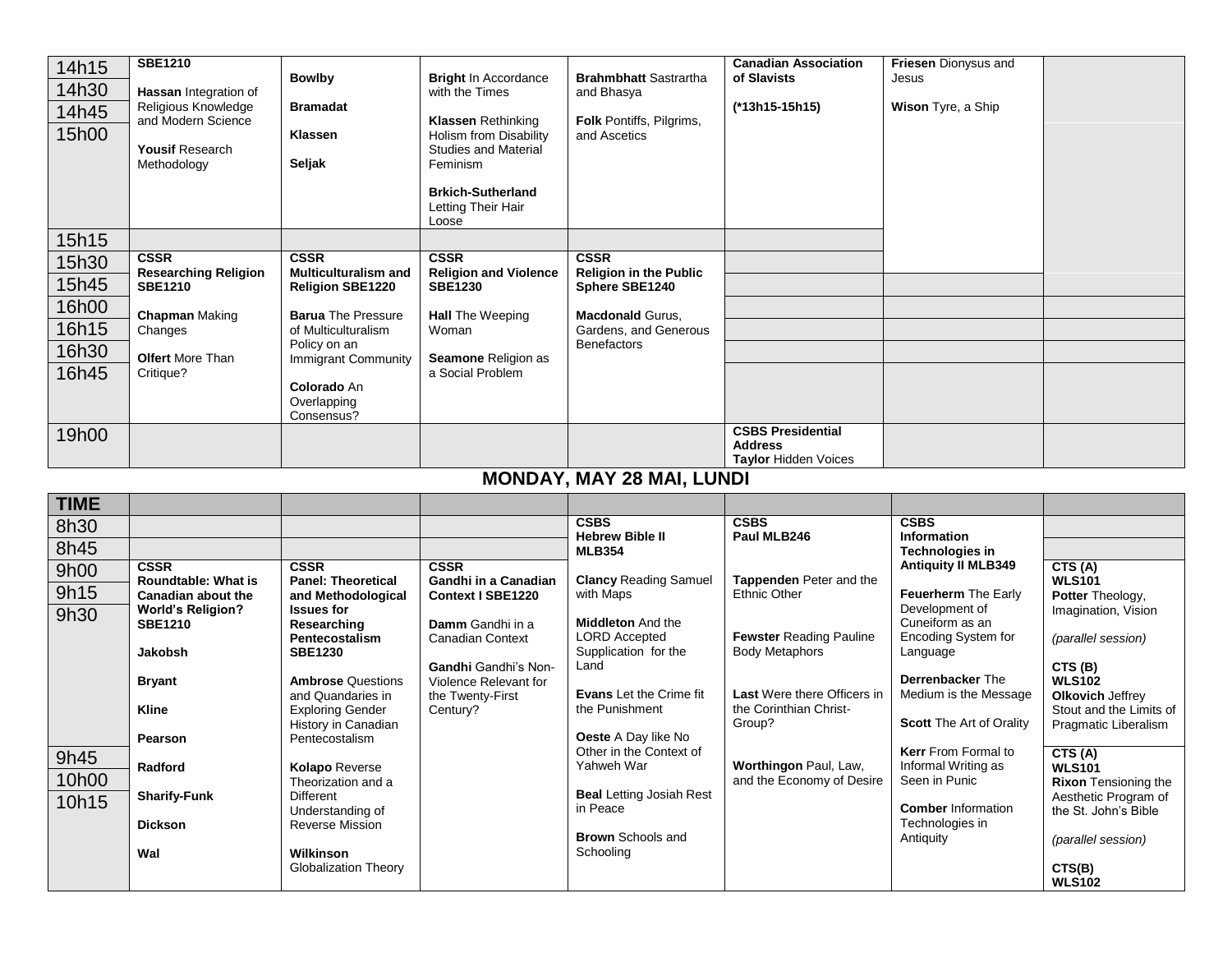|       |                                                |                                                    |                                                       |                                                        |                                                            |                                              | <b>Kelly Hospitable</b><br>Argument          |
|-------|------------------------------------------------|----------------------------------------------------|-------------------------------------------------------|--------------------------------------------------------|------------------------------------------------------------|----------------------------------------------|----------------------------------------------|
| 10h30 |                                                |                                                    |                                                       |                                                        |                                                            |                                              | CTS(A)                                       |
| 10h45 | <b>CSSR</b>                                    | <b>CSSR</b>                                        | <b>CSSR</b>                                           | <b>CSSR</b>                                            |                                                            |                                              | <b>WLS101</b><br><b>Fortin Postmodern</b>    |
| 11h00 | <b>Religion in Canada</b><br><b>SBE1210</b>    | <b>Teaching Religion in</b><br><b>Universities</b> | <b>Roundtable: The Role</b><br>of Visiting Religious  | Gandhi in a Canadian<br><b>Context II SBE1220</b>      |                                                            |                                              | Philosophy of Religion                       |
|       |                                                | <b>SBE1230</b>                                     | <b>Shrines on</b>                                     |                                                        |                                                            |                                              | <b>Meets Systematic</b><br>Theology          |
|       | Anderson A Policy of<br>Containment            | <b>Leask Which Three</b>                           | <b>Enhancing Modern</b><br><b>Authentic Islam for</b> | Damm Mahatma<br>Gandhi's Developing                    |                                                            |                                              | (parallel session)                           |
|       | <b>McKeen Canadian</b>                         | Perspectives Do We<br>Need to Know for the         | <b>Shi'ite Muslims</b><br><b>SBE1240</b>              | Awareness of Canada                                    |                                                            |                                              |                                              |
|       | <b>Christian Politics</b>                      | Exam?                                              |                                                       | <b>Coward Study of Gandhi</b>                          |                                                            |                                              | CTS(B)<br><b>WLS102</b>                      |
|       |                                                | Gaver Religious                                    | <b>Al-Fartousi</b>                                    | in Canadian Academic<br><b>Religious Studies</b>       |                                                            |                                              | <b>Howes Rowan</b>                           |
| 11h15 |                                                | <b>Studies</b>                                     | Ali                                                   |                                                        |                                                            |                                              | Williams<br>CTS                              |
| 11h30 |                                                |                                                    |                                                       | <b>Funk Canada's Peace</b><br>Story and the Gandhian   |                                                            |                                              | <b>WLS101</b>                                |
| 11h45 |                                                |                                                    |                                                       | Vision                                                 |                                                            |                                              | <b>Jay Newman</b><br><b>Memorial Lecture</b> |
| 12h00 |                                                |                                                    |                                                       |                                                        | <b>CSSR</b>                                                |                                              | Sweet Is the                                 |
| 12h15 |                                                |                                                    |                                                       |                                                        | <b>Graduate Student</b><br>Professional                    |                                              | 'Intelligibility of                          |
|       |                                                |                                                    |                                                       |                                                        | <b>Development Luncheon</b>                                |                                              | Religious Language'<br>Debate dead?          |
| 12h30 |                                                |                                                    |                                                       |                                                        | <b>SBE KPMG Atrium</b>                                     |                                              |                                              |
| 12h45 |                                                |                                                    |                                                       |                                                        | Going the Distance in<br>Online Education                  |                                              |                                              |
| 13h00 |                                                |                                                    |                                                       |                                                        |                                                            |                                              |                                              |
| 13h15 |                                                |                                                    |                                                       |                                                        |                                                            |                                              |                                              |
| 13h30 |                                                |                                                    |                                                       |                                                        | CSBS(A)<br><b>Gospel Studies MLB246</b>                    |                                              | CTS<br><b>WLS101</b>                         |
| 13h45 | <b>CSSR</b><br><b>Religion and Canadian</b>    | <b>CSSR</b><br><b>Religious Narratives</b>         | <b>CSSR</b><br><b>Spirituality SBE1240</b>            | <b>CSSR</b><br>Gandhi in a Canadian                    |                                                            | <b>CSBS</b><br><b>Identity and Ethnicity</b> | Joint Session with                           |
| 14h00 | Law SBE1210                                    | <b>SBE1230</b>                                     |                                                       | <b>Context III SBE1220</b>                             | <b>Back Matthew's Fulfillment</b><br>Quotations and Use of | <b>MLB354</b>                                | <b>CETA</b>                                  |
| 14h15 | <b>Cutting Can the</b>                         | <b>Gallant Navigating</b>                          | <b>Massicotte When</b><br>Freud 'Played the           | Younger Gandhi in the                                  | Scripture                                                  | <b>Donaldson Gentiles</b>                    | <b>McPherson</b>                             |
| 14h30 | 'Imperiled Muslim                              | the Crossroads                                     | Medium'                                               | Canadian Imagination in                                | Penner Early Christian                                     |                                              | Cormie<br><b>McKay</b>                       |
| 14h45 | Woman' be Protected?                           | <b>Through Narrative</b>                           | <b>Chandler</b> Varieties of                          | the Later Decades of the<br><b>Twentieth Century</b>   | Use of Isaiah's Prophecies                                 | Millar Ethnicity,<br>Religion, and the       |                                              |
| 15h00 | <b>Forbes</b> Tensions                         | <b>Al-Fartousi A</b>                               | 'Spiritual but Not                                    |                                                        | <b>Snow The Heavenly</b>                                   | Meaning of <i>loudaios</i>                   | CTS(A)<br><b>WLS101</b>                      |
|       | Between Presentation,<br>Comprehension and the | Journey to Makkah                                  | Religious"                                            | Koppedrayer Do<br>Gandhi's Teachings                   | Temple in Mark 13:26-27                                    | <b>Kloppenborg The</b>                       | <b>Harvie Occupy</b>                         |
|       | Court's Ability to Deal<br>with Aboriginal     | James Cambodian<br>Genocide and                    |                                                       | Have Relevance Today?                                  | <b>Bolton</b> Problems with the                            | Moralizing of Discourse<br>in Graeco-Roman   | <b>Medieval Paris</b>                        |
|       | Religious Beliefs                              | <b>Canadian Fiction</b>                            |                                                       | Joshee Gandhi's Nai                                    | <b>Two-Document Hypothesis</b>                             | Associations                                 | (parallel session)                           |
|       |                                                |                                                    |                                                       | Talim (New Education)                                  | <b>Reid Gospel Openings</b>                                |                                              | CTS(B)                                       |
|       |                                                |                                                    |                                                       | <b>Dunbar Interdisciplinary</b>                        | and the Synoptic Problem                                   |                                              | <b>WLS102</b><br><b>Monahan</b>              |
|       |                                                |                                                    |                                                       | <b>Strategies for Teaching</b><br>Courses on Gandhi in |                                                            |                                              | Psychological and                            |
|       |                                                |                                                    |                                                       | Canada                                                 | (parallel session)                                         |                                              | Spiritual Approaches<br>to Addiction         |
| 15h15 |                                                |                                                    |                                                       |                                                        | CSBS (B)                                                   |                                              |                                              |
| 15h30 | <b>CSSR</b><br><b>Religious Categories</b>     | <b>CSSR</b><br>Evangelicalism                      | <b>CSSR</b><br><b>Spiritual</b>                       | <b>CSSR</b><br><b>Gandhi in a Canadian</b>             | <b>Clothing and Adornment</b>                              |                                              |                                              |
| 15h45 | and the Public Good<br><b>SBE1210</b>          | <b>SBE1230</b>                                     | <b>Communities</b><br><b>SBE1240</b>                  | <b>Context IV SBE1220</b>                              | in the Bible and Antiquity<br><b>MBL349</b>                |                                              |                                              |
| 16h00 |                                                |                                                    |                                                       |                                                        |                                                            |                                              |                                              |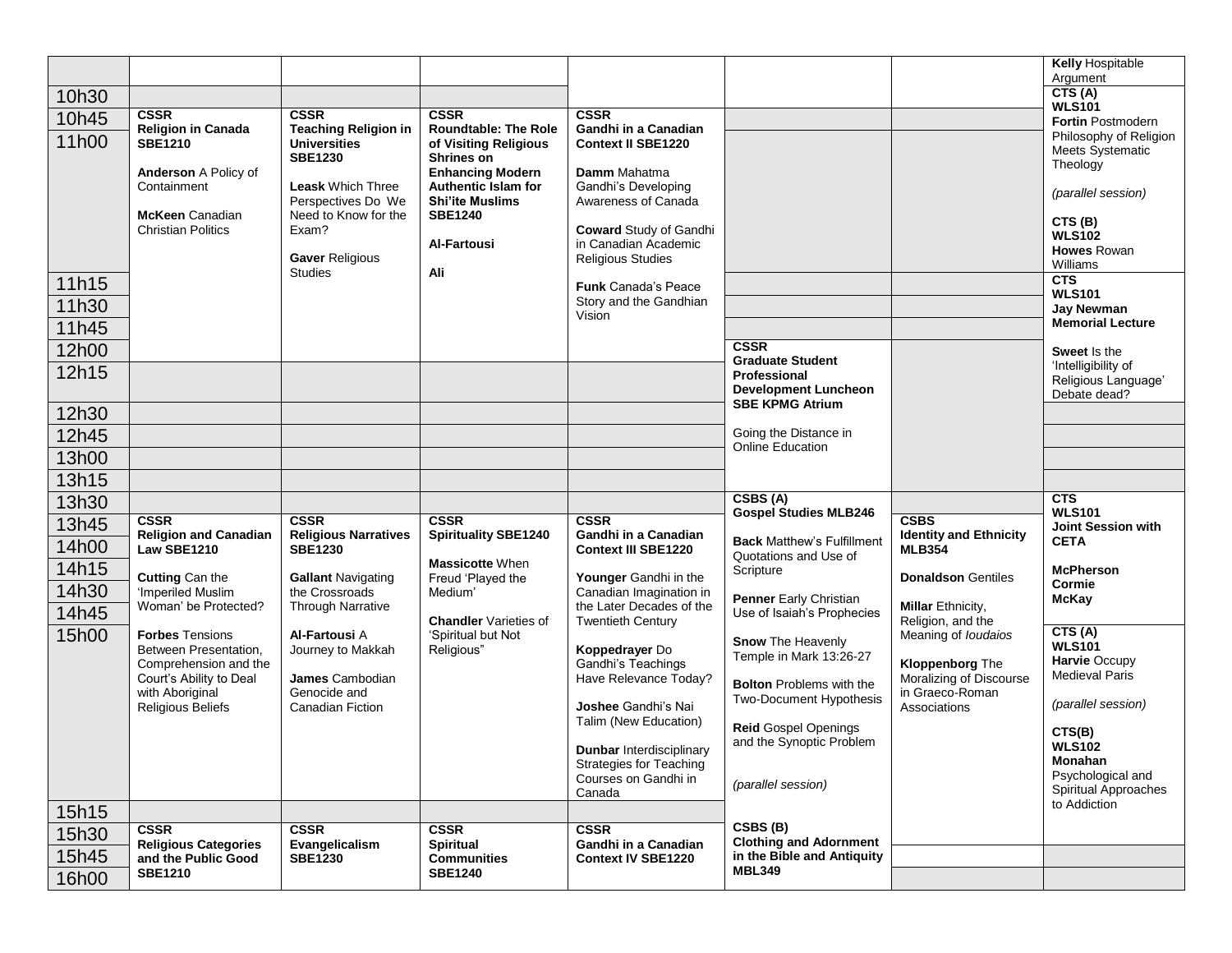| 16h15 |                           | Carwana Freedom,             |                                                                         | <b>Khandpekar The</b>             |                                  |  |
|-------|---------------------------|------------------------------|-------------------------------------------------------------------------|-----------------------------------|----------------------------------|--|
| 16h30 | <b>Dyer-Witheford New</b> | Sex and the Self             | <b>Rennick Spiritual But</b>                                            | Relevance of Gandhi in            | <b>Upson-Saia Getting to the</b> |  |
|       | Age Capitalism and the    | among Canada's               | Not Religious                                                           | Canada                            | Root of Early Christian          |  |
|       | Public-Private Divide     | <b>Evangelical Political</b> | Communities                                                             |                                   | Significations of Hair           |  |
|       | <b>LeDrew</b> The New     | Lobbies                      |                                                                         | <b>Salmond Bringing the</b>       |                                  |  |
|       |                           |                              | <b>Bastante and</b>                                                     | Mahatma to Canada's               | Daniel-Hughes Putting on         |  |
|       | Atheism                   | <b>Schuurman Trancing</b>    | Dickieson La Negrita,                                                   | Capital                           | the Perfect Human                |  |
|       |                           | the Irreligious Quest        | La Comadre, and La                                                      |                                   |                                  |  |
|       | Hoverd Investigating,     | in Evangelicalism            | Santita                                                                 | <b>Ahmed Gandhi and</b>           | <b>Krawiec The Holy Habit</b>    |  |
|       | Christian No Further      |                              |                                                                         | Traditional Economy in            | and the Teachings of the         |  |
|       | <b>Definition Census</b>  | <b>Fast Creating a New</b>   |                                                                         | Canada                            | Elders                           |  |
| 16h45 | Category                  | Separateness`                |                                                                         |                                   |                                  |  |
|       |                           |                              |                                                                         | <b>Krishan Canadian</b>           |                                  |  |
|       |                           |                              |                                                                         | Environmental Issues              |                                  |  |
|       |                           |                              |                                                                         | and Some Gandhian                 |                                  |  |
|       |                           |                              |                                                                         | Insights                          |                                  |  |
| 19h00 | <b>CTS WLS101</b>         |                              |                                                                         |                                   |                                  |  |
|       |                           |                              | Panel: Stories from the Edge: Aboriginal Insights in an Uncertain World |                                   |                                  |  |
|       |                           |                              |                                                                         | <b>TUESDAY, MAY 29 MAI, MARDI</b> |                                  |  |
|       |                           |                              |                                                                         |                                   |                                  |  |

| <b>TIME</b> |                                                   |                                                |                                                   |                                                          |                                             |                                            |                                             |
|-------------|---------------------------------------------------|------------------------------------------------|---------------------------------------------------|----------------------------------------------------------|---------------------------------------------|--------------------------------------------|---------------------------------------------|
| 8h30        |                                                   |                                                |                                                   | CSBS (A)                                                 |                                             |                                            |                                             |
| 8h45        |                                                   |                                                |                                                   | <b>Early Christianity HH373</b>                          |                                             |                                            |                                             |
| 9h00        | CSSR (A)                                          | <b>CSSR</b>                                    | <b>CSSR</b>                                       | <b>Bernier</b> Jesus in World                            | <b>CSBS</b>                                 | <b>CSPS</b>                                | CTS(A)                                      |
| 9h15        | <b>Special Session</b><br><b>SBE1210</b>          | Panel: Youth,<br><b>Religion, and Identity</b> | Gandhi in a Canadian<br><b>Context V SBE1220</b>  | History                                                  | <b>Second Temple</b><br>Judaism EVI4412     | <b>Pauline</b><br><b>Commentators</b>      | <b>WLS101</b><br>Daggett Toward a           |
| 9h30        |                                                   | <b>SBE1240</b>                                 |                                                   | Humphrey Traduire, c'est                                 |                                             | <b>WLS201</b>                              | <b>Theological Critique</b>                 |
|             | <b>Beiles</b> Jewish                              |                                                | <b>Singh Twenty Years of</b>                      | trahir                                                   | <b>Krause When We</b>                       |                                            | of the Technological                        |
|             | Education, Democracy,<br>and Pluralistic          | <b>Wilkinson The French</b><br>Connection      | Hamilton's Annual Gandhi<br>Peace Festival        | <b>Wettlaufer Another</b>                                | Were Performing Our<br><b>Lawful Duties</b> | Murphy 'To live is<br>Christ and to die is | Zeitgeist                                   |
|             | Engagement                                        |                                                |                                                   | Glance at James 1:17                                     |                                             | gain'                                      | (parallel session)                          |
|             |                                                   | <b>Arragon Identity</b><br>Construction at the | <b>Pearson The Mahila Shanti</b>                  | <b>Ryan Matthean Politics</b>                            | <b>LaCoste The Jewish</b>                   |                                            |                                             |
|             | (parallel session)                                | Intersection of                                | Sena (Women's Peace<br>Brigade) Movement in India | Reconsidered                                             | Adoption on the<br><b>Beneficent Nile?</b>  | Hunt Ephesians 1:10<br>in Jerome           | CTS(B)<br><b>WLS102</b>                     |
|             | CSSR(B)                                           | Religion and                                   | and its Canadian                                  |                                                          |                                             |                                            | <b>Sharman</b>                              |
|             | <b>Miracles and</b><br><b>Prophecies SBE1230</b>  | <b>Education in Ontario</b>                    | Connection                                        | LaFosse 'Like a Father'                                  | <b>Hamilton From Cain</b>                   | Kamimura<br>Augustine's Evolving           | Ecumenism in Exile<br>CTS(A)                |
| 9h45        |                                                   | <b>Hameed Muslim</b>                           | <b>Mittal Gandhi Studies</b>                      |                                                          | to the Flood                                | Commentaries on the                        | <b>WLS101</b>                               |
| 10h00       | Laabdi Muhammad's                                 | Youth Generation and                           |                                                   |                                                          |                                             | <b>Pauline Epistles</b>                    | <b>Green</b> Theology for a                 |
| 10h15       | Prophecy in Light of<br><b>Islamic Philosophy</b> | Urban Space                                    | Jahanbegloo Gandhi and<br><b>Islam</b>            |                                                          | <b>Montgomery The</b>                       |                                            | Digital Age                                 |
|             |                                                   | Gareau 'Journey to                             |                                                   | (parallel session)                                       | Knowledge of Good                           |                                            | (parallel session)                          |
|             |                                                   | the Father' as Text                            |                                                   |                                                          | and Evil as God's Gift                      |                                            |                                             |
|             |                                                   | <b>Bullivant Knee-</b>                         |                                                   |                                                          | to Adam                                     |                                            | CTS (B)<br><b>WLS102</b>                    |
|             |                                                   | boarding                                       |                                                   |                                                          |                                             |                                            | <b>Tataryn Eastern</b>                      |
|             |                                                   |                                                |                                                   | CSBS(B)<br><b>Clothing and Adornment</b>                 |                                             |                                            | Christian Eco-<br>Theology                  |
| 10h30       |                                                   |                                                |                                                   | in the Bible and                                         |                                             |                                            | CTS (A)                                     |
|             | CSSR (A)                                          | <b>CSSR</b>                                    | <b>CSSR</b>                                       | <b>Antiquity II EVI4408</b>                              |                                             |                                            | <b>WLS101</b>                               |
| 10h45       | <b>Religious Physical</b>                         | <b>Religion and History</b>                    | Gandhi in a Canadian                              | <b>Batten Theorizing Dress</b>                           |                                             |                                            | <b>Vanin Spiritual</b><br>Excercises for an |
|             | Spaces SBE1210                                    | <b>SBE1240</b>                                 | <b>Context VI</b><br><b>SBE1220</b>               |                                                          |                                             |                                            | <b>Ecological Age</b>                       |
|             | <b>Gonsalves What Place</b>                       |                                                |                                                   | <b>Neufeld Dressing Down</b><br>Criminals, Deviants, and |                                             |                                            |                                             |
|             | Does Place Play in the                            |                                                |                                                   | other Undesirable                                        |                                             |                                            | (parallel session)                          |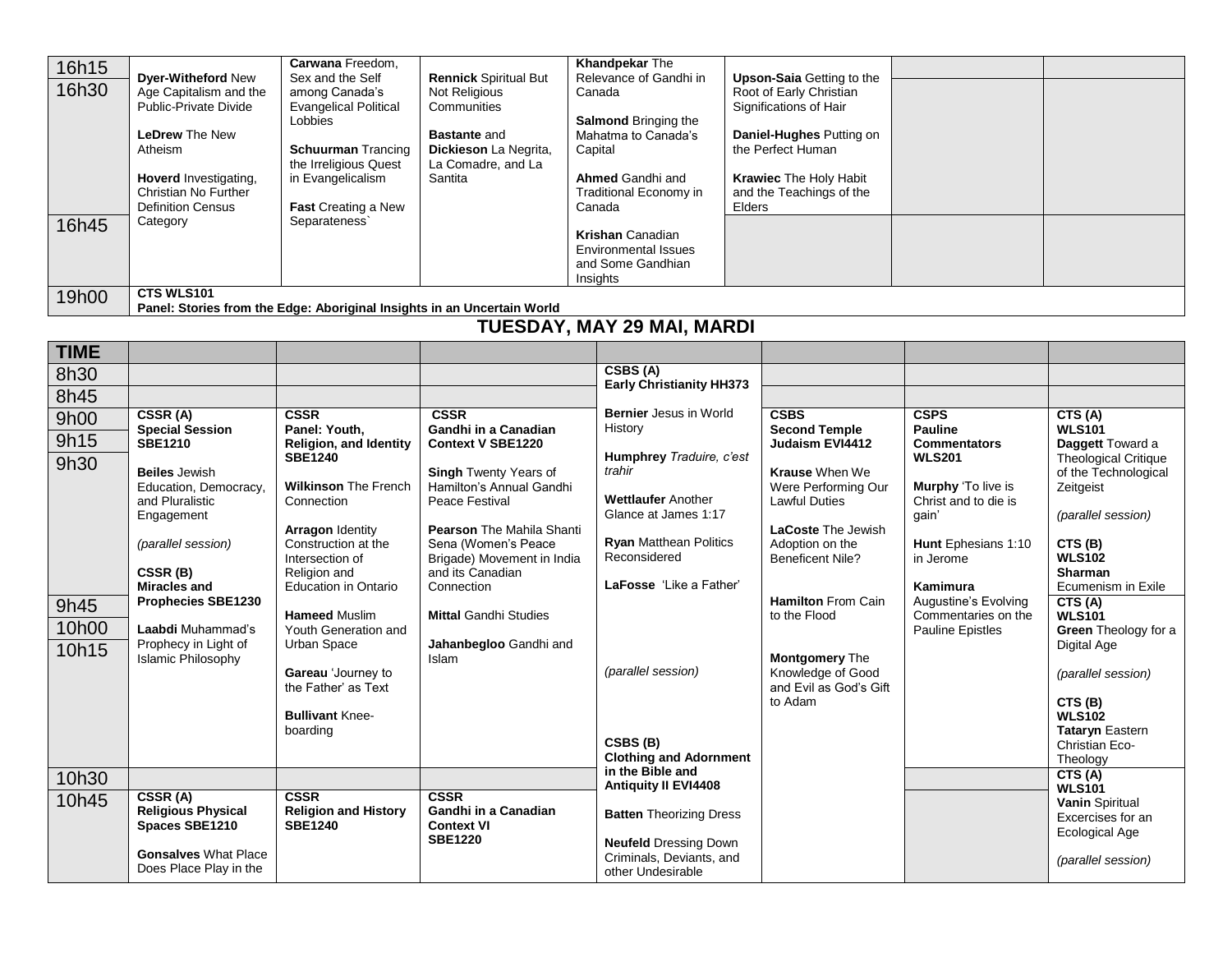|       | <b>Production of Religious</b><br>and Cultural Identity? |                                                   | <b>Conclusion Roundtable</b>        | Vearncombe Nakedness            |                             |                                       | CTS (B)<br><b>WLS102</b>          |
|-------|----------------------------------------------------------|---------------------------------------------------|-------------------------------------|---------------------------------|-----------------------------|---------------------------------------|-----------------------------------|
|       |                                                          | <b>McCalla Biblical</b>                           |                                     | and the Abject, or Don't        |                             |                                       | <b>Witt Reading the</b>           |
|       | <b>Mastagar The Function</b>                             | Culture and the Study                             |                                     | Get your Coat!                  |                             |                                       | Psalter as a                      |
|       | of Religious Space in a                                  | of Religion in the                                |                                     |                                 |                             |                                       | Theological                       |
|       | Diaspora Setting                                         | Romantic Age                                      |                                     | <b>Cohn</b> Dressing on the     |                             |                                       | Response in an                    |
|       |                                                          |                                                   |                                     | Sabbath and Festivals           |                             |                                       | Uncertain (Ancient)               |
|       | <b>Campbell Water</b><br>Offerings and Ritual            |                                                   |                                     |                                 |                             |                                       | World<br>CTS(A)                   |
| 11h00 | Engagement                                               |                                                   |                                     |                                 |                             | <b>CSPS</b>                           | <b>WLS101</b>                     |
| 11h15 |                                                          |                                                   |                                     |                                 |                             | <b>Book Discussion:</b>               | <b>Wright The Four</b>            |
| 11h30 | (parallel session)                                       | <b>Di Pede Trust in</b>                           |                                     |                                 |                             | Pentadic Redaction in                 | Pillars of an                     |
|       |                                                          | <b>Theological Discourse</b>                      |                                     |                                 |                             | the Manichaean                        | Ecological                        |
|       | CSSR(B)<br><b>Examining Jewish</b>                       | from the Fourteenth<br>Century to Today           |                                     |                                 |                             | Kephalaia (Pettipiece)                | Theological<br>Anthropology for   |
|       | Texts                                                    |                                                   |                                     |                                 |                             |                                       | Christian Ethics at               |
|       | <b>SBE1230</b>                                           |                                                   |                                     |                                 |                             |                                       | the Crossroads                    |
|       |                                                          |                                                   |                                     |                                 |                             |                                       |                                   |
|       | <b>Clenman Uncertain</b>                                 |                                                   |                                     |                                 |                             |                                       | (parallel session)                |
|       | and Unstable                                             |                                                   |                                     |                                 |                             |                                       | CTS (B)                           |
|       | Goldberg The Art of                                      |                                                   |                                     |                                 |                             |                                       | <b>WLS102</b>                     |
|       | Midrash                                                  |                                                   |                                     |                                 |                             |                                       | Hari-Singh Sadhu                  |
|       |                                                          |                                                   |                                     |                                 |                             |                                       | Sundar Singh as                   |
|       |                                                          |                                                   |                                     |                                 |                             |                                       | Archtypal Indian                  |
|       |                                                          |                                                   |                                     |                                 | Canadian                    |                                       | Christian<br>CTS<br><b>WLS101</b> |
| 11h45 |                                                          |                                                   |                                     |                                 | <b>Corporation for</b>      |                                       | <b>Presidential</b>               |
| 12h00 |                                                          |                                                   |                                     |                                 | <b>Studies in Religion</b>  |                                       | <b>Address</b>                    |
| 12h15 |                                                          |                                                   |                                     |                                 | <b>CCSR</b>                 |                                       | <b>Skerrett</b>                   |
| 12h30 |                                                          |                                                   |                                     |                                 | <b>AGM</b>                  |                                       |                                   |
| 12h45 |                                                          |                                                   |                                     |                                 | <b>WLS</b> chapel           |                                       |                                   |
| 13h00 |                                                          |                                                   |                                     |                                 |                             |                                       |                                   |
| 13h15 |                                                          |                                                   |                                     |                                 |                             |                                       |                                   |
| 13h30 |                                                          |                                                   |                                     | $\overline{CSBS(A)}$            | <b>CSBS</b>                 | <b>CSPS</b>                           | CTS                               |
|       | <b>CSSR</b>                                              | <b>CSSR</b>                                       | <b>CSSR</b>                         | <b>Early Christianity II</b>    | <b>Hebrew Bible III</b>     | <b>Liturgy and Life</b>               |                                   |
| 13h45 | Contemporary                                             | <b>Religion in Popular</b>                        | <b>Aboriginal Communities</b>       | <b>HH373</b>                    | <b>EVI4412</b>              | <b>WLS201</b>                         | <b>WLS101</b>                     |
| 14h00 | <b>Christian Issues</b>                                  | <b>Culture</b>                                    | <b>SBE1240</b>                      | <b>Horman</b> Why the Gospel    | Van Seters The              | <b>Smith Ritual Kissing</b>           | <b>Panel: Some</b>                |
| 14h15 | <b>SBE1210</b>                                           | <b>SBE1230</b>                                    | <b>Ruml</b> The Indigenous          | of Thomas is not Likely to      | Itinerary from Egypt to     | and the Apostolic                     | <b>Current Work on</b>            |
|       | <b>Klassen</b> Contemporary                              | <b>Birkett Suspicious</b>                         | Knowledge Documentation             | have been written in            | the Jordan River            | Constitutions                         | Comparative                       |
|       | Christian Thought and                                    | Minds                                             | Research Project                    | Aramaic or Syriac               | <b>Ben Zvi Monogynistic</b> | Nam and Raschle Les                   | <b>Theology</b>                   |
|       | Environmental                                            |                                                   |                                     | <b>Cwikla</b> The Image of Mary | Tendencies, Memories        | institutions                          | <b>Stoeber</b>                    |
|       | Citizenship                                              | <b>Riddell The Religious</b><br>Aura of Celebrity | <b>Caufield Religious Tradition</b> | in the Dialogue of the          | and Imagination in          | ecclésiastiques et leur               |                                   |
|       | Fortin Deep Within                                       |                                                   | on the Prairies                     | Saviour                         | Late Persian/               | effet des                             | <b>Slater</b>                     |
|       |                                                          | Tekel Hockey,                                     |                                     | <b>Callon</b> The Unibrow that  | <b>Hellenistic Yehud</b>    | redistributions<br>économiques durant | Locklin                           |
|       | <b>Thomson Capital</b>                                   | Religion, and the                                 |                                     | Never Was(?) and the            | Wilson The Song of          | IVéme - VIIéme siècle                 |                                   |
| 14h30 | Punishment, Eternal                                      | Quest for Identity in                             |                                     | Not-so-many-faces of Paul       | the Sea within Post-        |                                       | Richardson                        |
|       | Unhappiness, and<br>Kant's 'Moral Religion'              | Quebec                                            |                                     |                                 | Monarchic Prophetic         |                                       |                                   |
| 14h45 |                                                          |                                                   |                                     | Meyer Serekh ha-<br>ekklesia?   | and Historical              |                                       |                                   |
| 15h00 |                                                          |                                                   |                                     |                                 | <b>Discourses</b>           | <b>CSPS</b>                           |                                   |